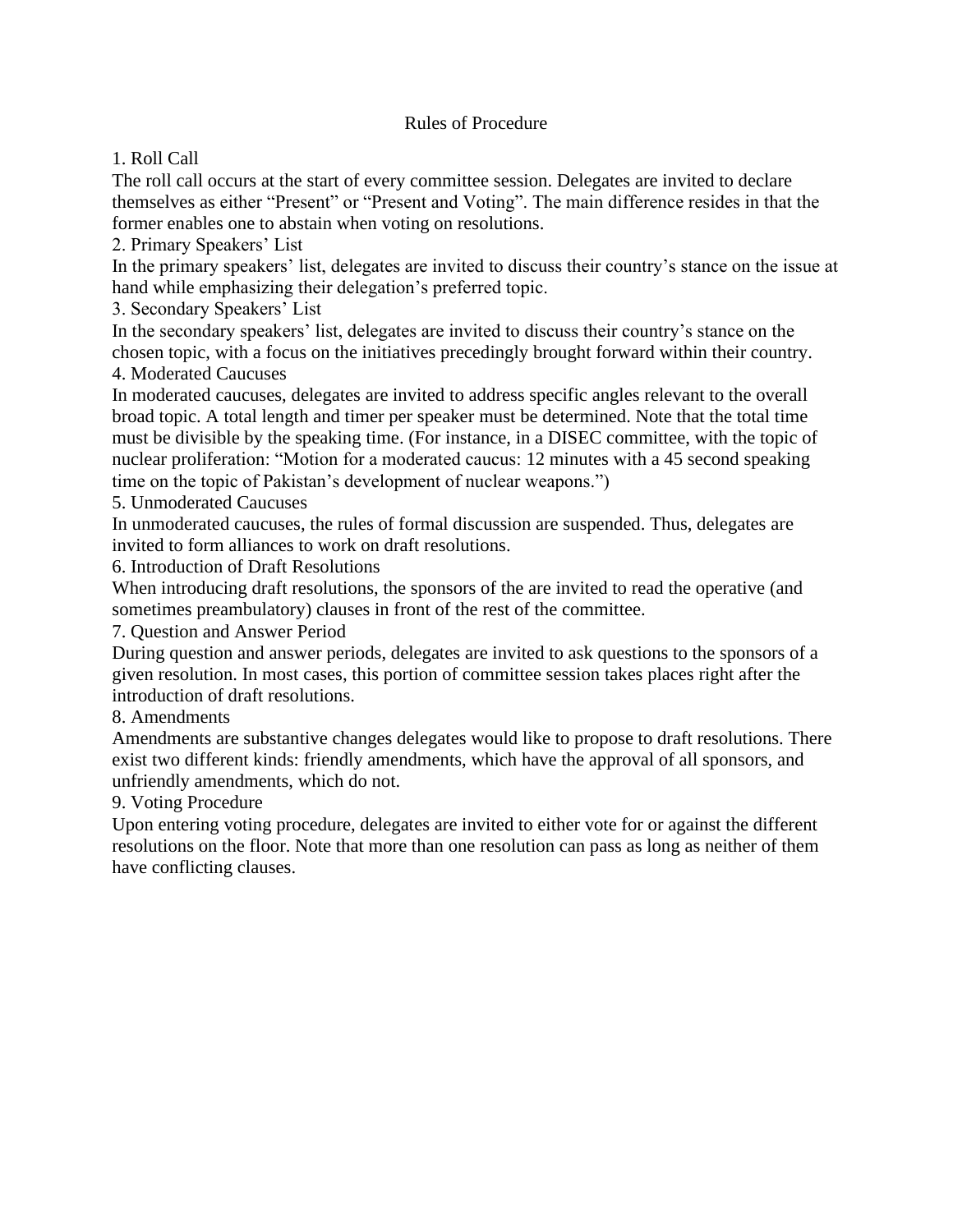## **Points: may be raised at any time during debate**

1. Point of Parliamentary Inquiry

Used when a delegate wishes to ask a question to the Dais, as for clarification about the Rules of Procedure or the discussion at hand.

2. Point of Personal Privilege

Used when a delegate wishes to inform the Dais of something preventing them from participating in discussions (unable to hear/see, the room is too hot/cold, etc.).

### 3. Point of Order

Used when a delegate wishes to inform the Dais of an error with regards to the Rules of Procedure.

### 4. Right of Reply

Used if, and only if, a delegate has been personally slandered. When granted, the would be given

45 seconds to defend themselves.

## **Motions: may only be presented after the dais has asked the room for them**

1. Set the agenda (two speakers for and two speakers against are necessary)

Such a motion aims to close the primary speakers' list to choose a topic.

2. Moderated caucus

In moderated caucuses, delegates are invited to address specific angles relevant to the overall broad topic. A total length and timer per speaker must be determined. Note that the total time must be divisible by the speaking time. (For instance, in a DISEC committee, with the topic of nuclear proliferation: "Motion for a moderated caucus: 12 minutes with a 45 second speaking time on the topic of Pakistan's development of nuclear weapons.")

3. Extension (once per moderated caucus)

Delegates can extend moderated caucuses as long as the total time does not exceed that of the original moderated caucus.

4. Round Robin

A round robin enables every single delegate in the room to speak for a specified amount of time.

5. Unmoderated caucus

In unmoderated caucuses, the rules of formal discussion are suspended. Thus, delegates are invited to form alliances to work on draft resolutions.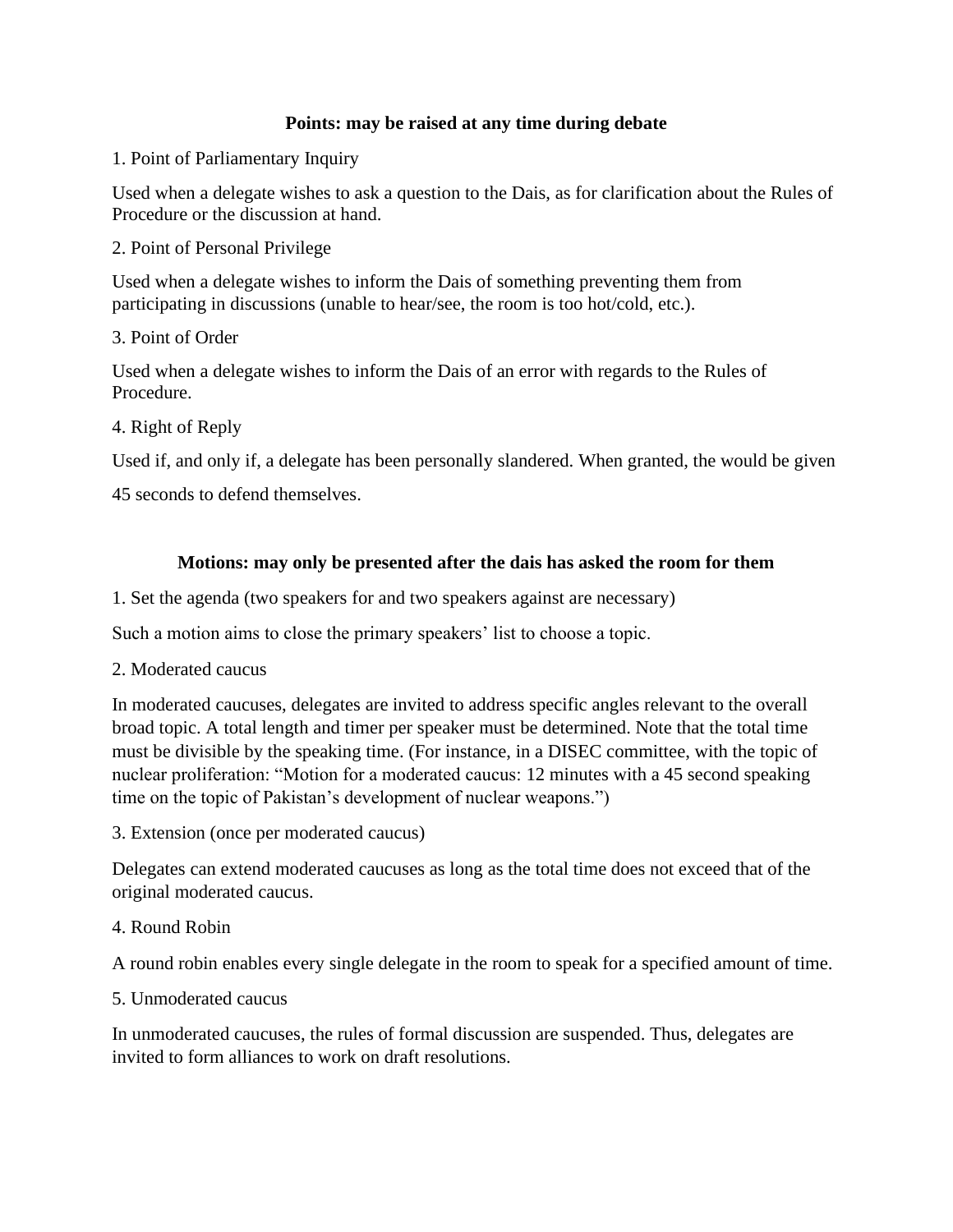6. Introduction of draft resolutions/directives

Such a motion allows all approved draft resolutions/directives to be introduced to the committee. The order can be specified in the motion or left to the discretion of the chair.

7. Question and answer period

During question and answer periods, delegates are invited to ask questions to the sponsors of a given resolution. In most cases, this portion of committee session takes places right after the introduction of draft resolutions.

8. Question the competence of the body ( ⅔ majority and speakers for and against)

A delegate may request to have a draft resolution, or parts of a draft resolution, removed because the committee does not have the power to put in place the proposed measures. This requires a

### 9. Tabling of a topic

When tabling a topic, the discussion on the chosen topic will be discarded. The committee must then return to the primary speakers list. This requires ⅔ majority to pass.

10. Censure (⅔ majority and speakers for and against)

A delegate can be censured for being disrespectful and/or blatantly not following their country's foreign policy. The length of suspension will be decided upon by the Dais.

11. Change default speaking time

The default speaking time is set to 45 seconds, but may be changed upon the passing of this motion. 12. Close debate/enter voting procedure This motion enables delegates to begin voting on all draft resolutions/directives. The doors will be barred after this motion passes.

#### 13. Division of the question

Once in voting procedure, a delegate may request to separate one or more clauses from the resolution itself, thus creating two or more separate resolutions. This motion is to be voted on first, with the draft resolution voted on subsequently in its distinct parts, depending on the outcome of the first vote.

## 14. Vote by roll call

Instead of voting by default placard vote, delegates will have to vote on resolutions by having their delegations called by the Chair, one by one.

#### 15. Vote by acclamation

A delegate may request to vote by acclamation in order to bypass the default placard procedure. However, if even one person votes against the motion, the vote will be held by roll call.

#### 16. Recess

A motion used to suspend committee until the next session.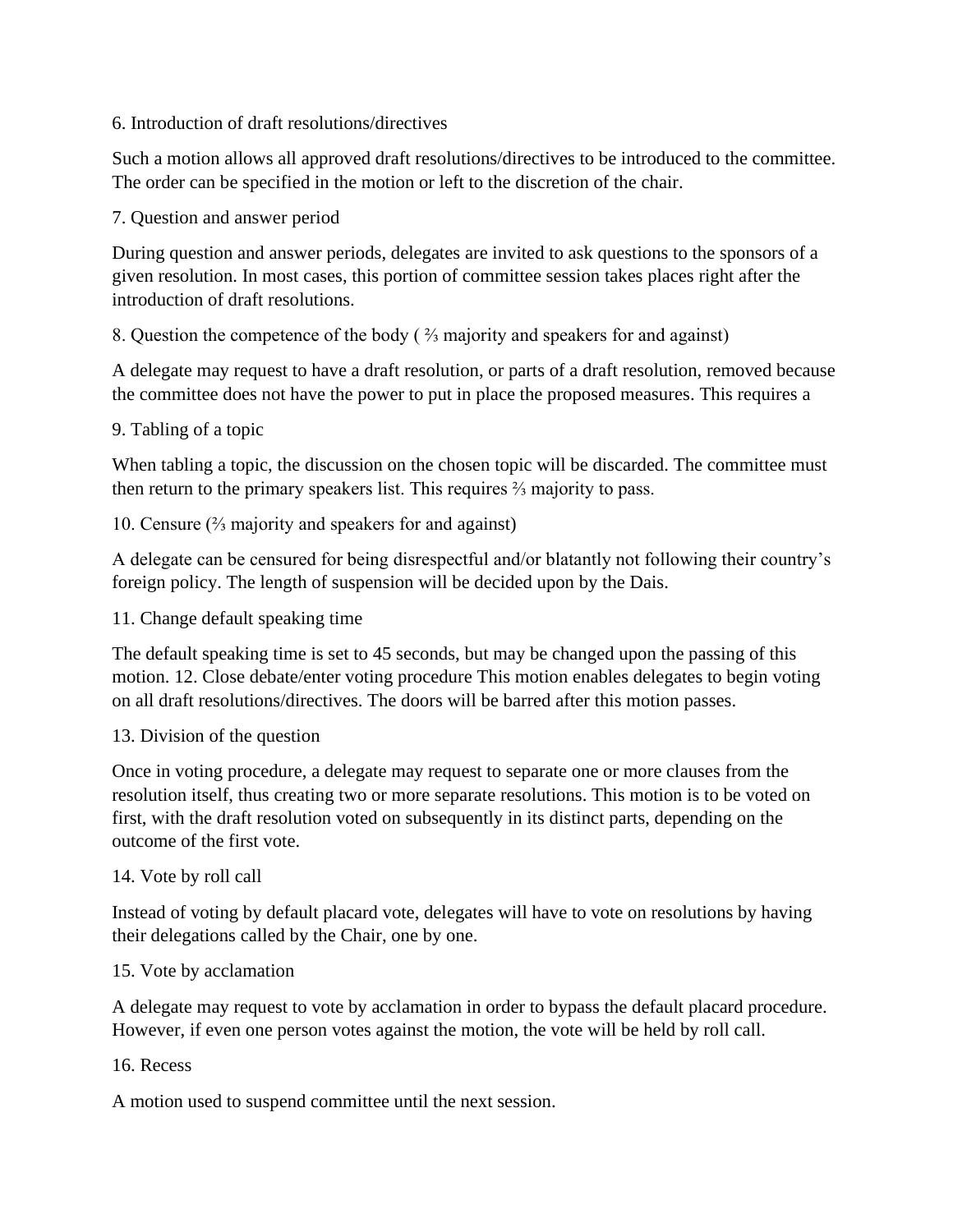### 17. Adjournment

This motion is used to adjourn committee at the end of the conference. DISCLAIMER: Chairs always reserve the right to make all modifications to the rules.

## **Yields: can be used at any time during a delegate's speech**

1. To the chair

The default yield, meaning all remaining time will go to the Dais.

2. To another delegate

A delegate may yield time to another delegate. Note however that the delegate who receives the yield is under no obligation to speak.

3. To questions

A delegate may open the floor to questions other delegates wish to ask him or her.

### **Amendments**

1. Friendly amendments

Amendments are substantive changes delegates would like to propose to draft resolutions. Friendly amendments have the approval of all sponsors involved.

#### 2. Unfriendly amendments

If even one of the sponsors does not approve of an amendment, it can still be submitted to the Chair before entering voting procedure. Amendments will then be voted on before voting on the actual resolution itself.

#### **Other Information**

## PRESENT VS PRESENT AND VOTING

The main difference resides in that the former enables one to abstain when voting on resolutions. Note that everyone must vote on procedural matters.

#### SPONSOR VS SIGNATORY

Both these terms are used within the context of resolutions. Sponsors are the ones who write the resolution.

Signatories are simply interested in seeing the working paper introduced to the committee. A delegation does not need to be in favour of a working paper to be a signatory. The number of sponsors and signatories on a given resolution must add up to  $\frac{1}{4}$  of the delegates in committee.

## WORKING PAPER VS DRAFT RESOLUTION VS RESOLUTIONS